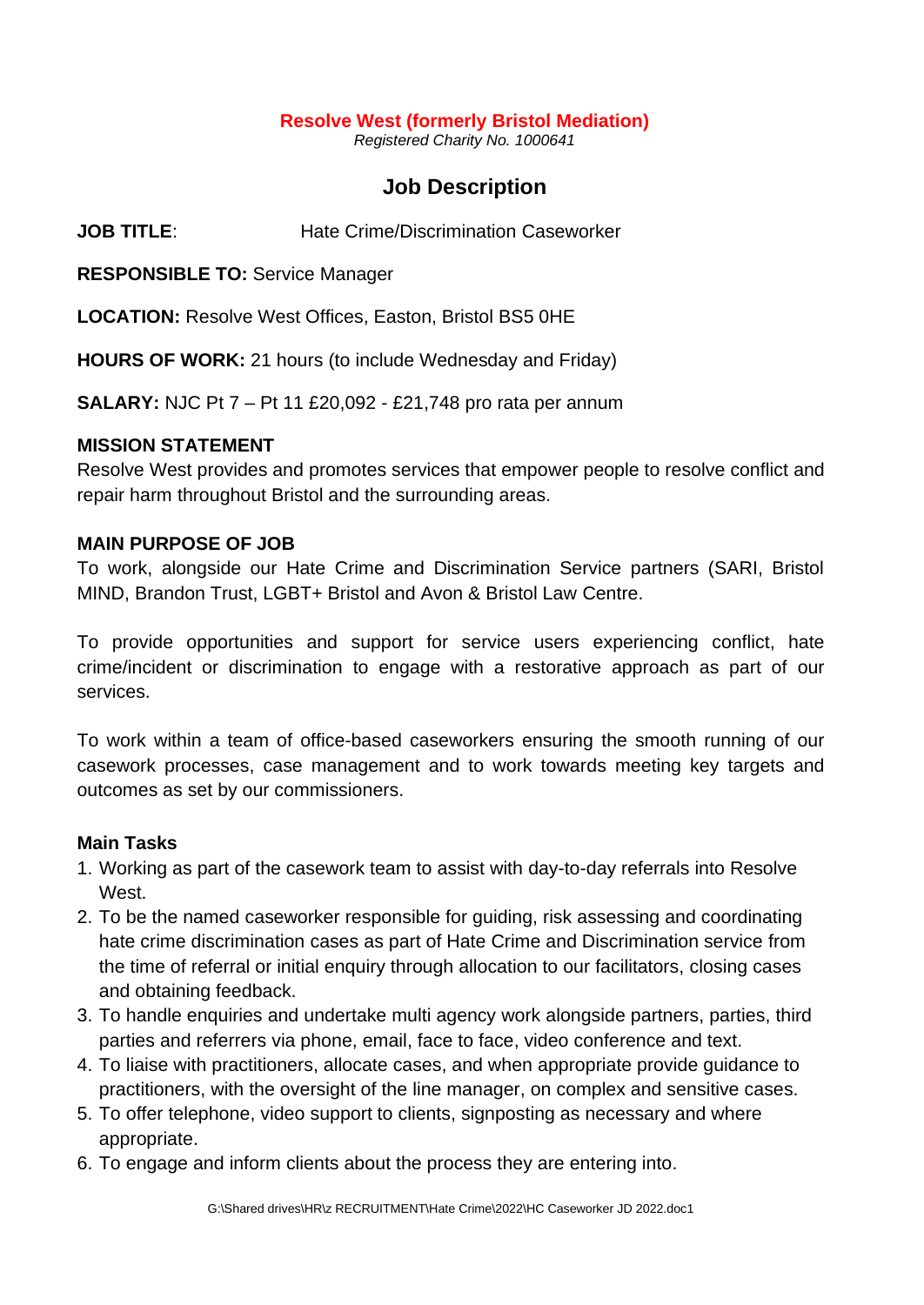- 7. To provide regular updates to partners, referring officers/supporting agencies via phone and email on stages of case and any additional support requirements.
- 8. To maintain excellent, accurate and up to date records.
- 9. To assist with general casework administration, and undertake general administration as required.
- 10.To contribute to the development of the case management system at Resolve West..
- 11.To undertake additional tasks as reasonably required.
- 12.To attend regular casework partnership meetings to encourage referrals and increase understanding of services.
- 13.To network and develop positive relationships with agencies both within and outside of the hate crime and discrimination partnership across Bristol to create greater awareness of restorative interventions and their applicability to hate incidences and discrimination.
- 14.To offer and provide regular information sessions to caseworkers within the partnership.
- 15.To attend regular internal casework update meetings
- 16.To attend external meetings about particular cases as and when necessary as a representative caseworker of Resolve Wests' Hate Crime and Discrimination Service.
- 17.Where appropriate to attend approved panel discussions, talks, workshops and events to promote Resolve West's work.

## **Duties and Responsibilities**

- 1. To provide appropriate information in response to enquiries about the status and progress of a case.
- 2. To manage initial assessment meetings with potential service users as and when required, either via telephone or face to face to support engagement with our service.
- 3. To maintain the information system of ongoing cases and contribute to the development of system improvements.
- 4. To provide casework support (i.e. write letters, book venues for joint meetings, sending out evaluations etc).
- 5. To provide more general administrative support, as required.
- 6. Be able to work on own initiative, and as part of a team.
- 7. To promote the work of Resolve West.
- 8. To answer the telephone and record messages.
- 9. To participate in regular staff supervision and support sessions.
- 10.To participate in support/training sessions (which will be held outside of normal working hours).
- 11.To work with people from a diverse range of backgrounds.

## IN ADDITION, ALL STAFF EMPLOYED BY RESOLVE WEST ARE EXPECTED TO:

1. Help create a multi-cultural, non-sexist environment where all individual differences are respected and valued.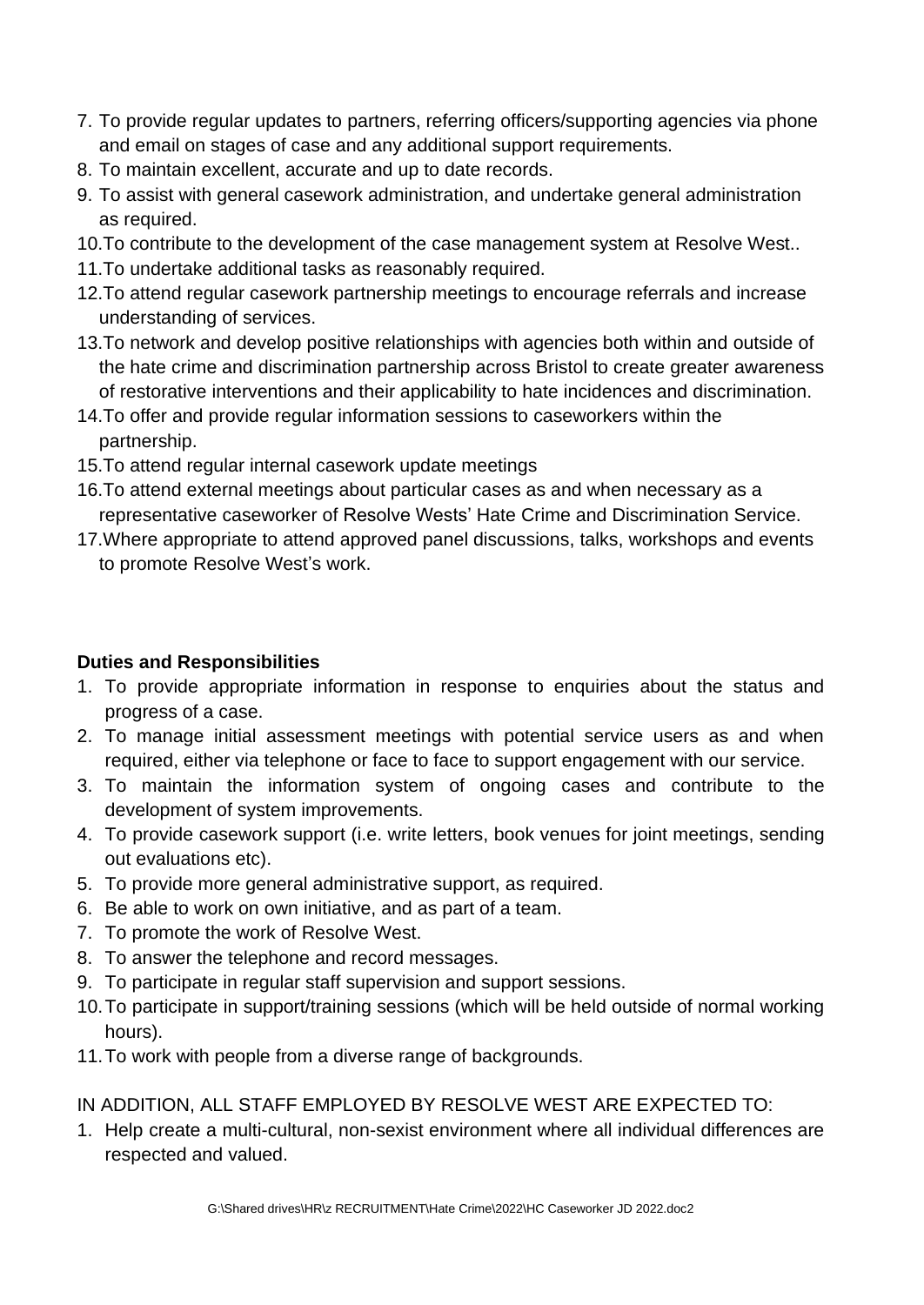- 2. To promote and protect equal opportunities practice and confidentiality in accordance with the policies of Resolve West.
- 3. Conform to all other organisational policies and procedures.
- 4. Undergo training where appropriate.

# **Person Specification**

G:\Shared drives\HR\z RECRUITMENT\Hate Crime\2022\HC Caseworker JD 2022.doc3